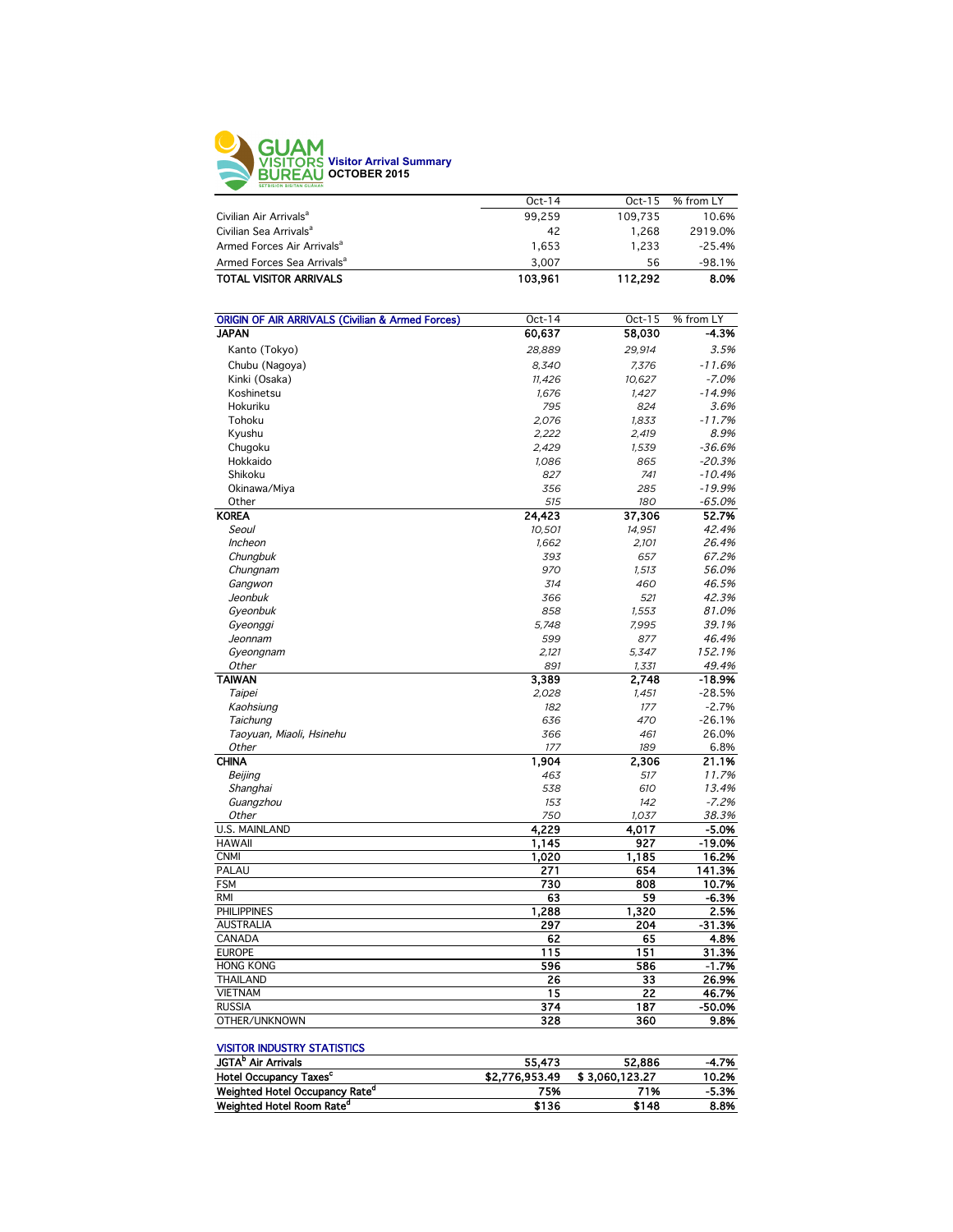## **Guam Visitors Bureau OCTOBER 2015 Visitor Arrival Summary**

**Calendar Year-to-Date 2014/15 • Fiscal Year-to-Date 2015/16** 

|                                                                             | <b>CYTD 2014</b>             | <b>CYTD 2015</b>             |                      | <b>FYTD 2015</b>     | <b>FYTD 2016</b>    |                      |
|-----------------------------------------------------------------------------|------------------------------|------------------------------|----------------------|----------------------|---------------------|----------------------|
| Air Arrivals <sup>a</sup>                                                   | (Jan - Oct '14)<br>1,106,713 | (Jan - Oct '15)<br>1,147,136 | % from LY<br>3.7%    | (Oct '14)<br>100,912 | (Oct 15)<br>110,968 | % from LY<br>10.0%   |
| Sea Arrivals <sup>a</sup>                                                   | 10,396                       | 7,743                        | $-25.5%$             | 3,049                | 1,324               | $-56.6%$             |
| <b>TOTAL VISITOR ARRIVALS</b>                                               | 1,117,109                    | 1,154,879                    | 3.4%                 | 103,961              | 112,292             | 8.0%                 |
|                                                                             |                              |                              |                      |                      |                     |                      |
|                                                                             |                              |                              |                      |                      |                     |                      |
|                                                                             | CYTD 2014                    | <b>CYTD 2015</b>             |                      | <b>FYTD 2015</b>     | <b>FYTD 2016</b>    | % from LY            |
| <b>ORIGIN OF AIR ARRIVALS (Civilian &amp; Armed Forces)</b><br><b>JAPAN</b> | (Jan - Oct '14)<br>676,441   | (Jan - Oct '15)<br>642,383   | % from LY<br>$-5.0%$ | (Oct '14)<br>60,637  | (Oct 15)<br>58,030  | -4.3%                |
| Kanto (Tokyo)                                                               | 326,631                      | 319,309                      | $-2.2%$              | 28,889               | 29,914              | 3.5%                 |
| Chubu (Nagoya)                                                              | 90,406                       | 87,087                       | $-3.7%$              | 8,340                | 7,376               | $-11.6%$             |
| Kinki (Osaka)                                                               | 128,351                      | 122,620                      | $-4.5%$              | 11,426               | 10,627              | $-7.0%$              |
| Koshinetsu                                                                  | 16,378                       | 13,909                       | $-15.1%$             | 1,676                | 1,427               | $-14.9%$             |
| Hokuriku                                                                    | 9,703                        | 8,355                        | $-13.9%$             | 795                  | 824                 | 3.6%                 |
| Tohoku                                                                      | 21,846                       | 19,724                       | $-9.7%$              | 2,076                | 1,833               | $-11.7%$             |
| Kyushu                                                                      | 28,944                       | 29,041                       | 0.3%                 | 2,222                | 2,419               | 8.9%                 |
| Chugoku                                                                     | 20,451                       | 17,361                       | $-15.1%$             | 2,429                | 1,539               | $-36.6%$             |
| Hokkaido<br>Shikoku                                                         | 13,151<br>9,150              | 11,175                       | $-15.0%$             | 1,086<br>827         | 865<br>741          | $-20.3%$<br>$-10.4%$ |
| Okinawa/Miya                                                                | 4,040                        | 8,288<br>3,565               | $-9.4%$<br>$-11.8%$  | 356                  | 285                 | $-19.9%$             |
| Other                                                                       | 7,390                        | 1,949                        | $-73.6%$             | 515                  | 180                 | $-65.0%$             |
| <b>KOREA</b>                                                                | 249,773                      | 338,731                      | 35.6%                | 24,423               | 37,306              | 52.7%                |
| Seoul                                                                       | 116,907                      | 146,404                      | 25.2%                | 10,501               | 14,951              | 42.4%                |
| Incheon                                                                     | 15,491                       | 20,606                       | 33.0%                | 1,662                | 2,101               | 26.4%                |
| Chungbuk                                                                    | 4,060                        | 5,464                        | 34.6%                | 393                  | 657                 | 67.2%                |
| Chungnam                                                                    | 8,900                        | 11,899                       | 33.7%                | 970                  | 1,513               | 56.0%                |
| Gangwon                                                                     | 2,647                        | 3,892                        | 47.0%                | 314                  | 460                 | 46.5%                |
| Jeonbuk                                                                     | 3,557                        | 4,959                        | 39.4%                | 366                  | 521                 | 42.3%                |
| Gyeonbuk                                                                    | 8,222                        | 12,411                       | 50.9%                | 858                  | 1,553               | 81.0%                |
| Gyeonggi                                                                    | 55,652                       | 72,737                       | 30.7%                | 5,748                | 7,995               | 39.1%                |
| Jeonnam                                                                     | 5,294                        | 7,583                        | 43.2%                | 599                  | 877                 | 46.4%                |
| Gyeongnam<br>Other                                                          | 19,298<br>9,745              | 40,858<br>11,918             | 111.7%<br>22.3%      | 2,121<br>891         | 5,347<br>1,331      | 152.1%<br>49.4%      |
| <b>TAIWAN</b>                                                               | 43,389                       | 35,927                       | $-17.2%$             | 3,389                | 2,748               | $-18.9%$             |
| Taipei                                                                      | 23,939                       | 19,248                       | $-19.6%$             | 2,028                | 1,451               | $-28.5%$             |
| Kaohsiung                                                                   | 2,698                        | 2,496                        | $-7.5%$              | 182                  | 177                 | $-2.7%$              |
| Taichung                                                                    | 7,664                        | 6,705                        | $-12.5%$             | 636                  | 470                 | $-26.1%$             |
| Taoyuan, Miaoli, Hsinehu                                                    | 5,658                        | 4,866                        | $-14.0%$             | 366                  | 461                 | 26.0%                |
| Other                                                                       | 3,430                        | 2,612                        | $-23.8%$             | 177                  | 189                 | 6.8%                 |
| <b>CHINA</b>                                                                | 13,648                       | 21,359                       | 56.5%                | 1,904                | 2,306               | 21.1%                |
| Beijing                                                                     | 4,422                        | 5,166                        | 16.8%                | 463                  | 517                 | 11.7%                |
| Shanghai                                                                    | 3,014                        | 5,556                        | 84.3%                | 538                  | 610                 | 13.4%                |
| Guangzhou                                                                   | 1,075<br>5,137               | 1,251<br>9,386               | 16.4%<br>82.7%       | 153<br>750           | 142<br>1,037        | $-7.2%$<br>38.3%     |
| Other<br>U.S. MAINLAND                                                      | 46,329                       | 47,042                       | 1.5%                 | 4,229                | 4,017               | $-5.0%$              |
| <b>HAWAII</b>                                                               | 11,382                       | 11,221                       | $-1.4%$              | 1,145                | 927                 | $-19.0%$             |
| <b>CNMI</b>                                                                 | 12,285                       | 11,446                       | $-6.8%$              | 1,020                | 1,185               | 16.2%                |
| PALAU                                                                       | 2,528                        | 3,197                        | 26.5%                | 271                  | 654                 | 141.3%               |
| <b>FSM</b>                                                                  | 7,653                        | 7,967                        | 4.1%                 | 730                  | 808                 | 10.7%                |
| RMI                                                                         | 684                          | 729                          | 6.6%                 | 63                   | 59                  | $-6.3%$              |
| <b>PHILIPPINES</b>                                                          | 9,442                        | 9,673                        | 2.4%                 | 1,288                | 1,320               | 2.5%                 |
| AUSTRALIA                                                                   | 3,362                        | 2,392                        | -28.9%               | 297                  | 204                 | -31.3%               |
| CANADA                                                                      | 676                          | 767                          | 13.5%                | 62                   | 65                  | 4.8%                 |
| <b>EUROPE</b><br><b>HONG KONG</b>                                           | 1,460                        | 1,320                        | $-9.6%$              | 115                  | 151                 | 31.3%                |
| <b>THAILAND</b>                                                             | 6,500<br>341                 | 6,473<br>423                 | $-0.4%$<br>24.0%     | 596<br>26            | 586<br>33           | $-1.7%$<br>26.9%     |
| <b>VIETNAM</b>                                                              | 90                           | 157                          | 74.4%                | 15                   | 22                  | 46.7%                |
| <b>RUSSIA</b>                                                               | 15,362                       | 2,421                        | $-84.2%$             | 374                  | 187                 | -50.0%               |
| OTHER/UNKNOWN                                                               | 5,368                        | 3,508                        | $-34.6%$             | 328                  | 360                 | 9.8%                 |
|                                                                             |                              |                              |                      |                      |                     |                      |
| <b>VISITOR INDUSTRY STATISTICS</b>                                          |                              |                              |                      |                      |                     |                      |
| JGTA <sup>b</sup> Air Arrivals                                              | 597,614                      | 562,058                      | $-5.9%$              | 55,473               | 52,886              | -4.7%                |
| Hotel Occupancy Taxes <sup>c</sup>                                          | \$30,911,288.77              | \$31,635,381.70              | 2.3%                 | \$2,776,953.49       | \$3,060,123.27      | 10.2%                |
| Weighted Hotel Occupancy Rate <sup>d</sup>                                  | 77%                          | 76%                          | $-1.3%$              | 75%                  | 71%                 | $-5.3%$              |
| Weighted Hotel Room Rate <sup>d</sup>                                       | \$148                        | 159%                         | -98.9%               | \$136                | 148%                | $-98.9%$             |

Note: CYTD is Calendar Year-to-Date and FYTD is Fiscal Year-to-Date. 2012/3 visitor arrivals may exclude Armed Forces sea arrival statistics and may not be comparable to figures last year. Visitor statistics will be updated once the data is made available. Armed Forces sea arrivals exclude HP (home ported) or MSC (military sea command) personnel. Source: °Civilian air & sea arrivals. Customs Declaration<br>Forms, Customs & Quaran Government of Guam dGuam Hotel & Restaurant Association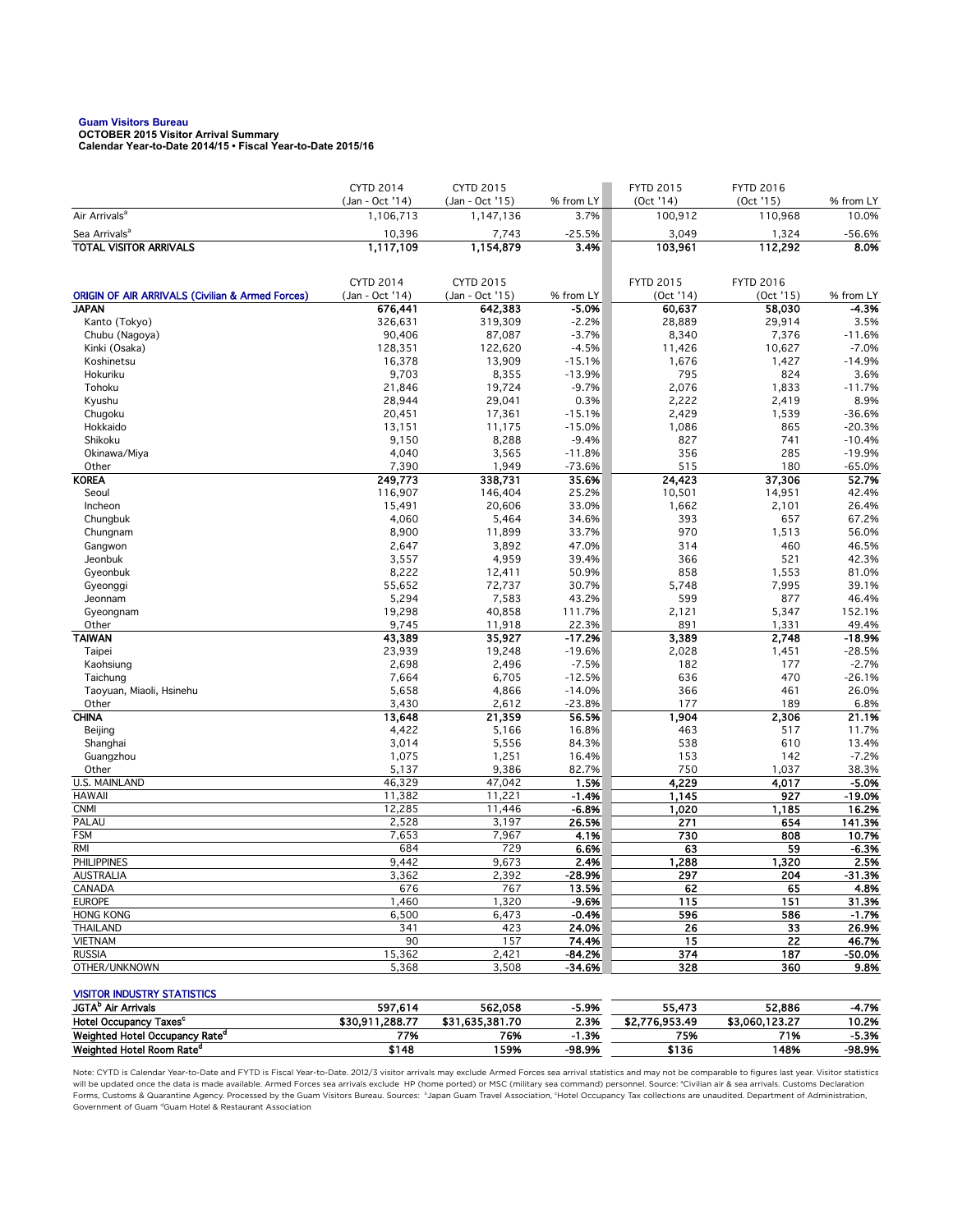

| <b>OCTOBER</b> |                          |                          | 3                        |                          |                          | 6                        | ь     | 8 <sup>r</sup> | 9                        | 10                       | 11                       | 12 <sup>r</sup>          | 13                       | 14                       | 15              | 16'                      | <b>Total</b>     |
|----------------|--------------------------|--------------------------|--------------------------|--------------------------|--------------------------|--------------------------|-------|----------------|--------------------------|--------------------------|--------------------------|--------------------------|--------------------------|--------------------------|-----------------|--------------------------|------------------|
|                | Thu                      | Fri                      | Sat                      | <b>Sun</b>               | Mon                      | <b>Tue</b>               | Wed   | Thu            | Fri                      | Sat                      | Sun                      | Mon                      | <b>Tue</b>               | Wed                      | <b>Thu</b>      | Fri                      |                  |
| TOTAL CIV' AIR | 3,598                    | 3,784                    | 3,313                    | 3,639                    | 3,804                    | 3,139                    | 3,065 | 4,214          | 3,754                    | 3,636                    | 3,795                    | 3,584                    | 3,277                    | 2,814                    | 3,627           | 3,272                    | 56,315           |
| Japan          | 1,697                    | .488                     | 1,725                    | .663                     | 2.111                    | .772                     | .454  | 1.752          | 1,838                    | 2,076                    | .907                     | .988                     | 1,943                    | .526                     | 1,672           | ,858                     | 28,470           |
| Korea          | 1,419                    | 1,232                    | 897                      | .324                     | 1,212                    | .032                     | 1,130 | 1,689          | 1,621                    | 1,124                    | 1,313                    | 1,317                    | 967                      | 871                      | 1,385           | 1,261                    | 19,794           |
| Taiwan         | 14                       | 158                      | 2                        | 309                      | 2                        | 3                        | 219   | 232            | 6                        |                          | 210                      | 2                        | $\overline{\phantom{a}}$ | 221                      | 178             |                          | 1,558            |
| China, P.R.C.  | 218                      | 659                      | 383                      | 62                       | 192                      | 16                       | 27    | 13             | 18                       | 24                       | 56                       | 29                       | 19                       | 10                       | 70              | 26                       | 1,822            |
| U.S. Mainland  | 85                       | 94                       | 111                      | 124                      | 111                      | 112                      | 79    | 110            | 83                       | 122                      | 99                       | 99                       | 102                      | 82                       | 94              | 67                       | 1,574            |
| Hawaii         | 18                       | 22                       | 25                       | 45                       | 24                       | 26                       | 27    | 24             | 21                       | 23                       | 44                       | 25                       | 40                       | $26^{\circ}$             | 20              | ⊿                        | 414              |
| <b>CNMI</b>    | 61                       | $\overline{53}$          | 31                       | 20                       | $\overline{29}$          | 48                       | 30    | 51             | 94                       | 47                       | 19                       | 18                       | 41                       | 19                       | 56              | $\overline{\mathcal{A}}$ | 621              |
| Palau          | 19                       | 27                       | 11                       |                          | 12                       | 19                       | 44    | 231            | $\overline{35}$          | 36                       | $\overline{\phantom{0}}$ | $\overline{\phantom{0}}$ | $\overline{\phantom{0}}$ | 13                       | 14              | 23                       | 499              |
| <b>FSM</b>     | 17                       |                          | $\overline{37}$          | 8                        | 36                       | 52                       | 21    | 29             | 3                        | 63                       | 8                        | 22                       | 29                       | 10 <sup>°</sup>          | $\overline{35}$ |                          | 372              |
| RMI            | 2                        | $\sim$                   | 4                        | $\overline{\phantom{0}}$ |                          |                          |       |                |                          | 3                        | 4                        | 2                        | $\overline{\phantom{a}}$ |                          | 5               |                          | $\overline{31}$  |
| Philippines    | 25                       | 19                       | 36                       | 52                       | 6                        | 33                       | 21    | 25             | 16                       | 81                       | 33                       | 20                       | 33                       | 19                       | 26              | 15                       | 460              |
| Australia      | $\overline{2}$           | $\sim$                   | 9                        | 3                        | 6                        | 8                        |       | 9              |                          |                          | 6                        | 10 <sup>°</sup>          | 4                        | 4                        | 2               |                          | 71               |
| Canada         | 3                        | 4                        |                          |                          | 3                        |                          |       | 5              | 3                        |                          |                          | 3                        |                          |                          | 3               | $\overline{2}$           | $\overline{35}$  |
| Europe         | 3                        | 4                        | 8                        | 5                        | 6                        | 3                        |       | 10             | 10                       | 8                        | $\overline{\phantom{0}}$ | 9                        | 3                        | 4                        | 3               | $\overline{2}$           | $\overline{85}$  |
| Hong Kong      | $\overline{ }$           | 4                        | 18                       | 9                        | 23                       | 3                        |       | 19             | $\overline{\phantom{a}}$ | 10                       | 22                       |                          | 46                       |                          | 47              |                          | $\overline{216}$ |
| Thailand       | $\overline{2}$           | $\overline{\phantom{0}}$ |                          | $\overline{\phantom{0}}$ |                          | 2                        |       | $\overline{2}$ |                          | $\overline{\phantom{0}}$ | 4                        | 3                        | 3                        |                          |                 |                          | 18               |
| Vietnam        | $\overline{\phantom{a}}$ | $\overline{\phantom{0}}$ | $\overline{\phantom{0}}$ | $\overline{\phantom{0}}$ | $\overline{\phantom{0}}$ | $\overline{\phantom{0}}$ |       |                |                          | $\overline{2}$           | 9                        |                          | 2                        | $\overline{\phantom{0}}$ |                 | $\overline{\phantom{a}}$ | 15               |
| Russia         | $\overline{\phantom{a}}$ | 6                        | $\overline{\phantom{a}}$ | –                        | 6                        | 4                        | ⌒     |                |                          |                          | 19                       | 2                        | 10                       | 2                        | 2               | 3                        | 64               |
| Other          | 6                        | 13                       | 14                       | 6                        | 24                       |                          | 3     | 12             | 3                        | 11                       | 34                       | 26                       | 20                       | 3                        | 13              |                          | 196              |

*Note: October 2015 daily arrivals reflect Civilian Air arrivals only. Source: Guam Customs Declaration Forms, Customs & Quarantine Agency. Processed by the Guam Visitors Bureau.*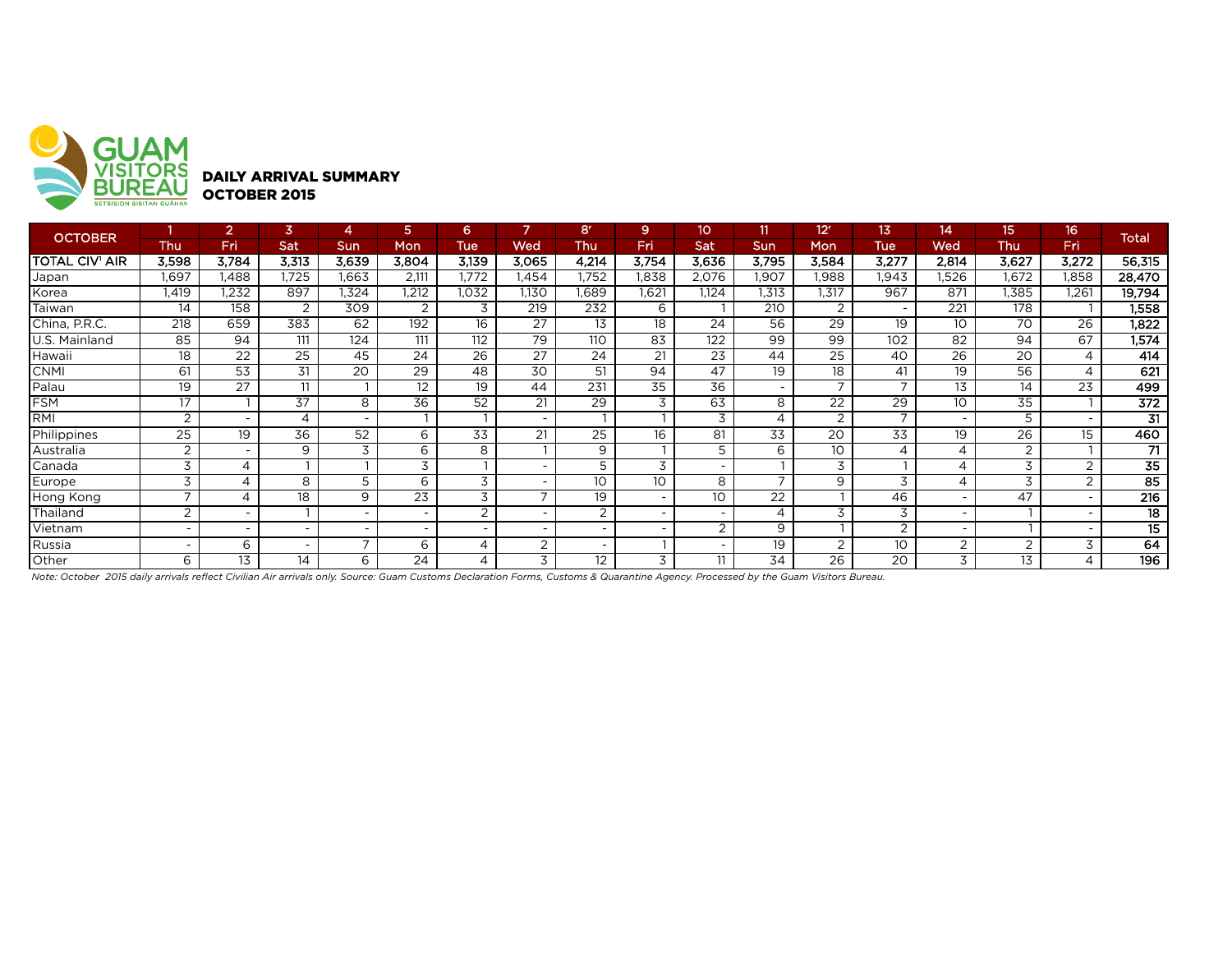

DAILY ARRIVAL SUMMARY OCTOBER 2015

| <b>OCTOBER</b>        | 17                       | 18 <sup>1</sup> | 19                       | 20                       | 21                       | 22                       | 23             | 24                       | 25             | 26 <sup>r</sup>          | 27                       | 28                       | 29    | 30             | 31              | Total            |
|-----------------------|--------------------------|-----------------|--------------------------|--------------------------|--------------------------|--------------------------|----------------|--------------------------|----------------|--------------------------|--------------------------|--------------------------|-------|----------------|-----------------|------------------|
|                       | Sat                      | Sun             | Mon                      | Tue                      | Wed                      | Thu                      | Fri            | Sat                      | <b>Sun</b>     | Mon                      | Tue                      | Wed                      | Thu   | Fri            | Sat             |                  |
| <b>TOTAL CIV' AIR</b> | 3,258                    | 3,880           | 3.722                    | 3,216                    | 2.756                    | 3,472                    | 3,544          | 3,479                    | 4,313          | 3,655                    | 3,008                    | 3,760                    | 3.700 | 3,799          | 3,858           | 109,735          |
| Japan                 | 1,738                    | 2,031           | 2,185                    | .925                     | 1,619                    | 1,932                    | 2,076          | 2,044                    | 2,093          | .960                     | .659                     | 1,838                    | .891  | 2,064          | 2,206           | 57,731           |
| Korea                 | 1,122                    | 1,271           | .252                     | 843                      | 715                      | I,026                    | 1.186          | 955                      | .542           | .325                     | ,002                     | 1,203                    | .459  | 1,383          | 1,226           | 37,304           |
| Taiwan                | 6                        | 240             | 3                        | 3                        | 183                      | 194                      | 4              | $\overline{2}$           | 239            | $\overline{2}$           |                          | 267                      |       | 46             |                 | 2,748            |
| China, P.R.C.         | 29                       | 31              | 58                       | 60                       | 8                        | 13                       | 35             | 18                       | 28             | 61                       | 23                       | 15                       | 26    | 59             | 17              | 2,303            |
| U.S. Mainland         | 112                      | 145             | 90                       | 150                      | 106                      | 91                       | 70             | 135                      | 150            | 112                      | 90                       | 124                      | 87    | 84             | 137             | 3,257            |
| Hawaii                | 49                       | 41              | 9                        | 55                       | 11                       | 13                       | 19             | 50                       | 60             | 19                       | 37                       | 12                       | 34    | 13             | 26              | 862              |
| <b>CNMI</b>           | 29                       | 18              | 52                       | 24                       | 41                       | 46                       | 80             | 28                       | 12             | 33                       | 43                       | 31                       | 39    | 48             | 37              | 1,182            |
| Palau                 | 3                        |                 | 2                        | 4                        | 8                        | 35                       | 23             | 10                       | $\overline{2}$ | 10 <sup>°</sup>          | 6                        | 6                        | 8     | 30             | $\overline{ }$  | 654              |
| <b>FSM</b>            | 42                       |                 | 36                       | 37                       | 21                       | 48                       | $\overline{ }$ | 19                       | 30             | 40                       | 4                        | 67                       | 5     |                | 78              | 808              |
| RMI                   | 2                        |                 |                          | 3                        | $\overline{\phantom{a}}$ | $\overline{2}$           |                | 3                        | 4              | 2                        | $\overline{2}$           | 5                        |       | $\overline{2}$ | 2               | $\overline{59}$  |
| Philippines           | 42                       | 32              | 20                       | 41                       | 20                       | $\overline{\phantom{a}}$ | 24             | 176                      | 79             | 59                       | 66                       | 162                      | 69    | 22             | 36              | 1,315            |
| Australia             | $\overline{2}$           |                 |                          | 3                        | 6                        | 4                        |                |                          | 2              | 5                        | 2                        |                          |       | 5              | 3               | 111              |
| Canada                |                          | 4               | $\overline{\phantom{a}}$ | $\overline{\phantom{a}}$ | $\overline{\phantom{a}}$ |                          |                |                          | 6              | ۰.                       |                          | $\overline{\phantom{a}}$ | 3     | 4              | 2               | 65               |
| Europe                | 6                        |                 | $\overline{2}$           | 4                        | 3                        | 4                        | 9              | 6                        |                | ۰                        | -                        | 5                        | 8     |                | 10              | $\overline{151}$ |
| Hong Kong             | 48                       | 51              | $\overline{\phantom{a}}$ | 51                       | 4                        | 40                       |                | 17                       | 30             | $\overline{\phantom{0}}$ | 43                       | 5                        | 52    |                | 28              | 586              |
| Thailand              | $\overline{\phantom{0}}$ | 4               | $\overline{\phantom{a}}$ |                          |                          |                          |                | 3                        | 3              |                          | $\sim$                   |                          |       |                |                 | $\overline{33}$  |
| Vietnam               | 3                        |                 | $\overline{\phantom{0}}$ | $\overline{\phantom{a}}$ |                          |                          |                | $\overline{\phantom{0}}$ | 4              | $\overline{\phantom{0}}$ | $\overline{\phantom{a}}$ | $\overline{\phantom{a}}$ |       |                |                 | 22               |
| Russia                | 5                        | 4               |                          | 2                        | 3                        |                          |                |                          | 16             | 5                        | 18                       | 10                       | 12    | 15             | $\overline{25}$ | 187              |
| Other                 | 13                       | 5               | 10 <sup>°</sup>          | 10                       | $\overline{\phantom{a}}$ | 9                        | 8              | $\overline{\phantom{a}}$ | 12             | 21                       | 11                       | 8                        | 6     | 16             | 18              | $\overline{357}$ |

*Note: October 2015 daily arrivals reflect Civilian Air arrivals only. Source: Guam Customs Declaration Forms, Customs & Quarantine Agency. Processed by the Guam Visitors Bureau.*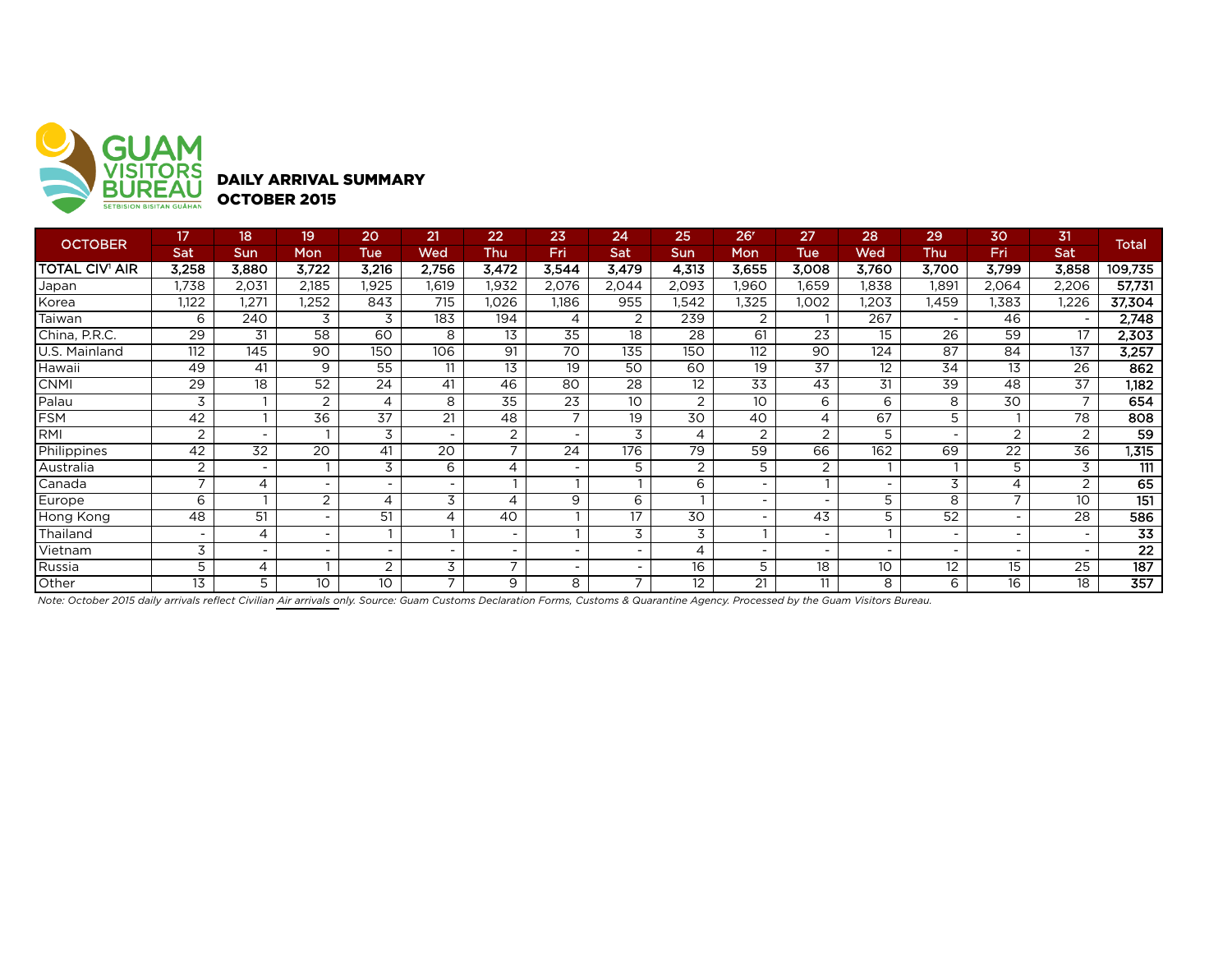

## DAILY ARRIVAL COMPARISON OCTOBER 2015

|                 | 2014   |        |              |        | 2015               |              | % chg from LY |          |              |  |
|-----------------|--------|--------|--------------|--------|--------------------|--------------|---------------|----------|--------------|--|
| <b>OCTOBER</b>  | Japan  | Other  | <b>Total</b> | Japan  | Other              | <b>Total</b> | Japan         | Other    | <b>Total</b> |  |
| 1               | 1,604  | 1,318  | 2,922        | 1,697  | 1,901              | 3,598        | 5.8%          | 44.2%    | 23.1%        |  |
| $\overline{2}$  | 1,539  | 1,709  | 3,248        | 1,488  | 2,296              | 3,784        | $-3.3%$       | 34.3%    | 16.5%        |  |
| 3               | 1,706  | 1,237  | 2,943        | 1,725  | 1,588              | 3,313        | 1.1%          | 28.4%    | 12.6%        |  |
| $\overline{4}$  | 1,688  | 1,503  | 3,191        | 1,663  | 1,976              | 3,639        | $-1.5%$       | 31.5%    | 14.0%        |  |
| 5               | 1,582  | 1,540  | 3,122        | 2,111  | 1,693              | 3,804        | 33.4%         | 9.9%     | 21.8%        |  |
| $6\,$           |        | 682    | 683          | 1,772  | 1,367              | 3,139        | 177100.0%     | 100.4%   | 359.6%       |  |
| $\overline{7}$  | 2,621  | 1,271  | 3,892        | 1,454  | 1,611              | 3,065        | $-44.5%$      | 26.8%    | $-21.2%$     |  |
| 8 <sup>r</sup>  | 1,999  | 1,218  | 3,217        | 1,752  | 2,462              | 4,214        | $-12.4%$      | 102.1%   | 31.0%        |  |
| 9               | 1,830  | 1,617  | 3,447        | 1,838  | 1,916              | 3,754        | 0.4%          | 18.5%    | 8.9%         |  |
| 10              | 2,202  | 1,094  | 3,296        | 2,076  | 1,560              | 3,636        | $-5.7%$       | 42.6%    | 10.3%        |  |
| 11              | 2,405  | 980    | 3,385        | 1,907  | 1,888              | 3,795        | $-20.7%$      | 92.7%    | 12.1%        |  |
| 12 <sup>r</sup> | 2,316  | 1,399  | 3,715        | 1,988  | 1,596              | 3,584        | $-14.2%$      | 14.1%    | $-3.5%$      |  |
| 13              | 2,334  | 1,210  | 3,544        | 1,943  | 1,334              | 3,277        | $-16.8%$      | 10.2%    | $-7.5%$      |  |
| 14              | 1,945  | 1,029  | 2,974        | 1,526  | 1,288              | 2,814        | $-21.5%$      | 25.2%    | $-5.4%$      |  |
| 15              | 1,808  | 1,205  | 3,013        | 1,672  | 1,955              | 3,627        | $-7.5%$       | 62.2%    | 20.4%        |  |
| 16              | 1,842  | 1,582  | 3,424        | 1,858  | 1,414              | 3,272        | 0.9%          | $-10.6%$ | $-4.4%$      |  |
| 17              | 1,929  | 1,106  | 3,035        | 1,738  | 1,520              | 3,258        | $-9.9%$       | 37.4%    | 7.3%         |  |
| 18              | 2,211  | 1,135  | 3,346        | 2,031  | 1,849              | 3,880        | $-8.1%$       | 62.9%    | 16.0%        |  |
| 19              | 1,947  | 1,495  | 3,442        | 2,185  | 1,537              | 3,722        | 12.2%         | 2.8%     | 8.1%         |  |
| 20              | 2,519  | 1,165  | 3,684        | 1,925  | 1,291              | 3,216        | $-23.6%$      | 10.8%    | $-12.7%$     |  |
| 21              | 2,027  | 1,024  | 3,051        | 1,619  | $\overline{1,137}$ | 2,756        | $-20.1%$      | 11.0%    | $-9.7%$      |  |
| 22              | 1,679  | 1,182  | 2,861        | 1,932  | 1,540              | 3,472        | 15.1%         | 30.3%    | 21.4%        |  |
| 23              | 1,993  | 1,376  | 3,369        | 2,076  | 1,468              | 3,544        | 4.2%          | 6.7%     | 5.2%         |  |
| 24              | 2,185  | 1,197  | 3,382        | 2,044  | 1,435              | 3,479        | $-6.5%$       | 19.9%    | 2.9%         |  |
| 25              | 2,084  | 1,194  | 3,278        | 2,093  | 2,220              | 4,313        | 0.4%          | 85.9%    | 31.6%        |  |
| 26 <sup>r</sup> | 1,782  | 1,548  | 3,330        | 1,960  | 1,695              | 3,655        | 10.0%         | 9.5%     | 9.8%         |  |
| 27              | 2,217  | 1,091  | 3,308        | 1,659  | 1,349              | 3,008        | $-25.2%$      | 23.6%    | $-9.1%$      |  |
| 28              | 1,942  | 1,161  | 3,103        | 1,838  | 1,922              | 3,760        | $-5.4%$       | 65.5%    | 21.2%        |  |
| 29              | 1,834  | 1,258  | 3,092        | 1,891  | 1,809              | 3,700        | 3.1%          | 43.8%    | 19.7%        |  |
| 30              | 2,106  | 1,424  | 3,530        | 2,064  | 1,735              | 3,799        | $-2.0%$       | 21.8%    | 7.6%         |  |
| $\overline{31}$ | 2,290  | 1,142  | 3,432        | 2,206  | 1,652              | 3,858        | $-3.7%$       | 44.7%    | 12.4%        |  |
| <b>Total</b>    | 60,167 | 39,092 | 99,259       | 57,731 | 52,004             | 109,735      | $-4.0%$       | 33.0%    | 10.6%        |  |

*Note: October daily arrivals reflect "Civilian Air" arrivals only.*